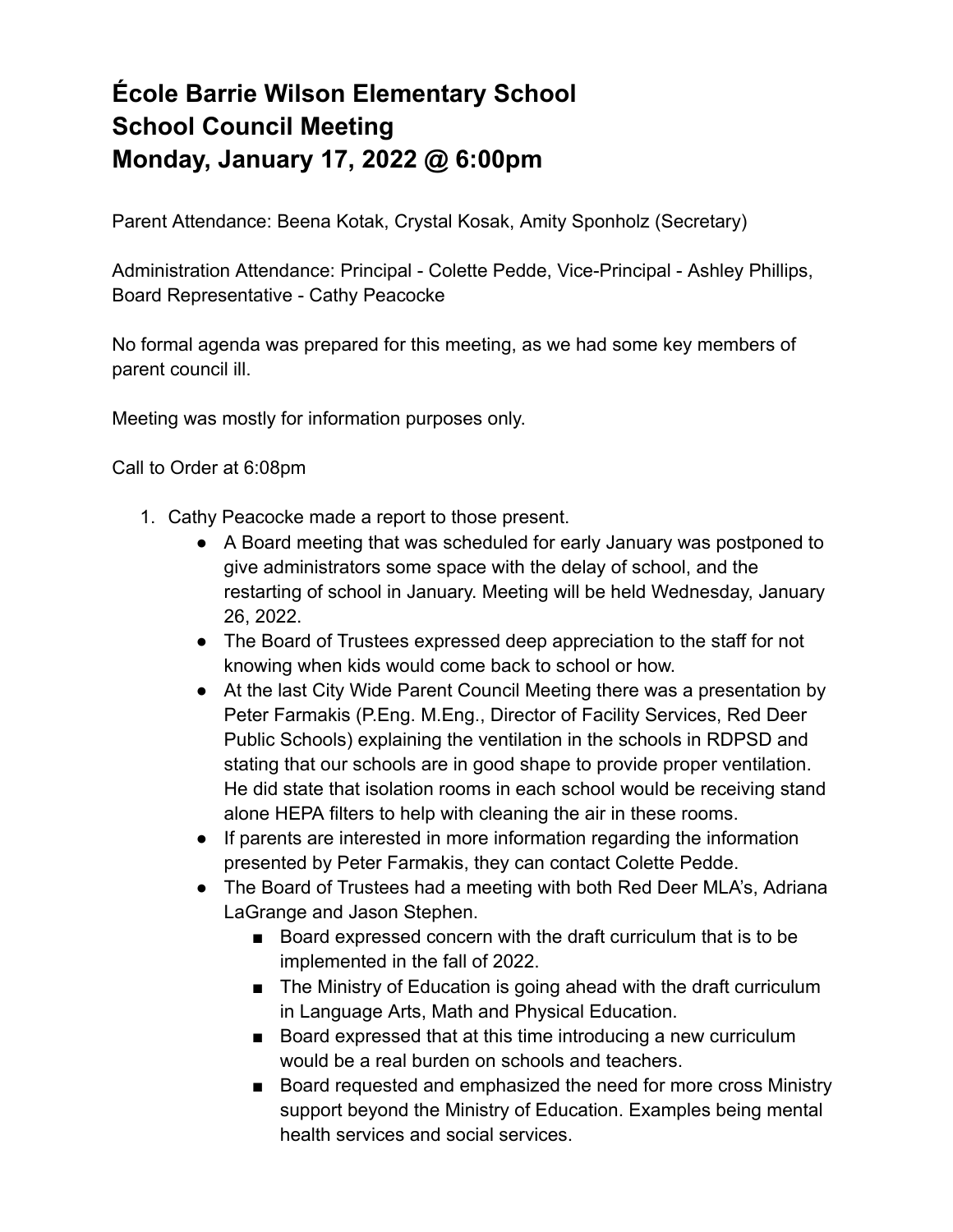- Question to Cathy Peacocke of how the district would determine if and when schools or classes would go online? Would it be based on a certain percentage of student or staff absenteeism?
	- Response There is no policy on this, and no specific percentage, but decisions to move to online learning would be based more on staffing rates.
- 2. Principal Colette Pedde made a report to those present.
	- Rapid tests will be arriving to the school and the school has been asked to keep track of who is receiving them. Parents have been asked to fill out a Google Form.
	- Masks will not be sent home with students but be kept in the school and will be passed out in the classrooms.
	- Skating is still considered a safety risk due to Omicron and will not run school wide. Students in Grades 4 or 5 will be allowed to skate at noon if they are able to do so without assistance from staff to tie skates.
	- Hot Lunch will continue. Senior Administration at the District level has asked schools not to have guests in the schools. Hot lunch will continue with 1 or 2 parent volunteers to minimize traffic in the school. Staff will help to deliver lunches to classrooms.
	- Pizza with the Principal will still happen, but be adjusted to ensure cohorts are not crossing.
	- Career Day in January will also happen similarly to 2021 with virtual presentations by parents. Students will dress up as the career they'd like to pursue.
	- Pink Shirts were available District Wide so EBWS will not be producing their own pink shirts for purchase.
	- Pink Shirt Day is February 17. Students will be adding kind words to paper pink shirts and posting them in the windows.
	- The Christmas Market was a huge success. It was very nice to have volunteers in the school to organize and run the market. Thank you so much for the parents that put their time into this event.
- 3. Discussion regarding the next parent council meeting and choosing dates. Suggestion was made to reevaluate the time of the meeting as it is right at supper time for parents. Decision was for the Parent Council Executive to get back to school to confirm the date of the next meeting.

Adjourned at 7:00pm Next Meeting: To Be Announced, via [Google Meets](http://meet.google.com/ehn-nuky-erb).